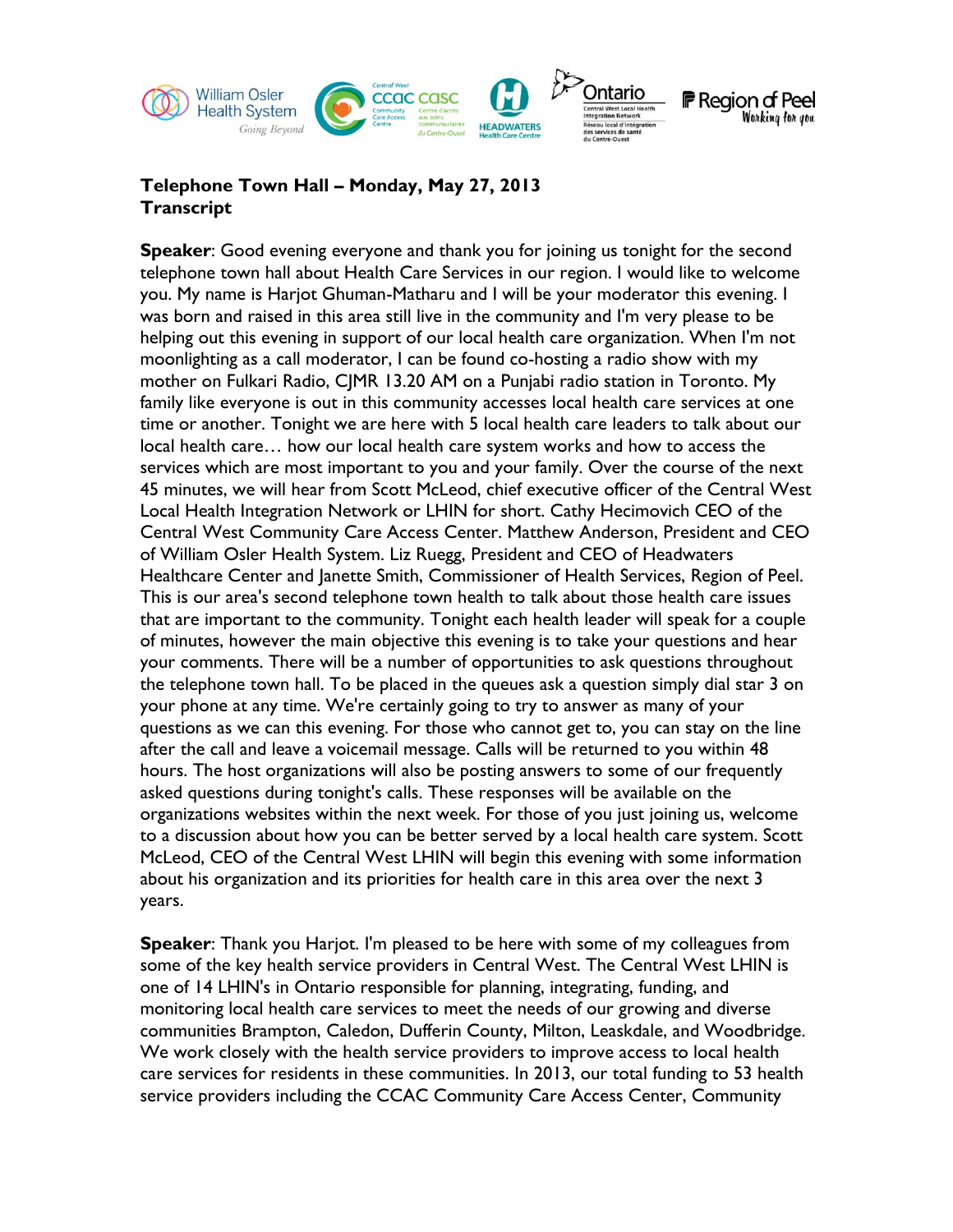

Health Centers, Mental Health and Addiction Services, Community Support Service Organizations, Long Term Care Homes and Hospitals was approximately 830 million. Earlier this year we launched the 3rd Integrated Health Services Plan which is our strategic plan that was developed through input from residents and providers without the priorities and the local healthcare services. We have four strategic directions in the plan and in no particular order the first one is to drive, quality and value by working with our health service providers to improve quality of healthcare services for residents. The second direction is to improve access to care for residents which includes insuring residents have access to primary care physicians, self management and education programs for diabetes and chronic diseases, mental health and addiction services and senior services. The third direction is to streamline transitions and navigation of the system, which will improve the patient's journeys from one health service provider to the next using information technology to streamline services and for some that may have heard of a new initiative called health links it's really targeted at that particular direction. The fourth direction outlines the actions that will take over the years to continue to build on the momentum that we've developed over the last 7 years. Our strategic plan in these four directions are aligned with the minister's action plan and are collectively aimed at achieving health change to help ensure right services are available at the right time in the right place. And for more information you can certainly check out our website at www.centralwestlhin.on.ca. Thank you.

**Speaker:** Thank you Scott. At this time I like to open the floor to our caller for those who have just joined the telephone town hall. If you'd like to ask a question or make a comment, press star 3 on your phone. This will bring you into the question queue to speak to the leaders of our participating Health Care Organization. We kindly ask that you keep the questions brief so that we can get to as many as possible tonight. At this moment, I would like to introduce Cathy Hecimovich, CEO of the Central West Community Care Access Center.

**Speaker**: Thank you Harjot. The Community Care Access Center or CCAC exist to help people stay safe and independent at home for as long as possible. Our Care Coordinators are health care professionals who can help you to get the care you need. This may include In-Home Care such as nursing, physiotherapy, personal support and other services or we can help you navigate the services in your community. When independent living is no longer possible, we can also arrange for options such as longterm care or support of housing. As a CCAC we work closely with our partners including those partners on this call to help people avoid the Emergency Department wherever it's possible and to return safely home should they require a visit to the hospital. Working more closely with family doctors and nurse practitioners is also a big priority for us. By working with your family doctor, we can develop even better care plans that link to care your doctor provide with In-Home and Community services provided through the CCAC and other community providers. Giving you more effective and seamless care. CCAC services and advice are covered by OHIP. We often tell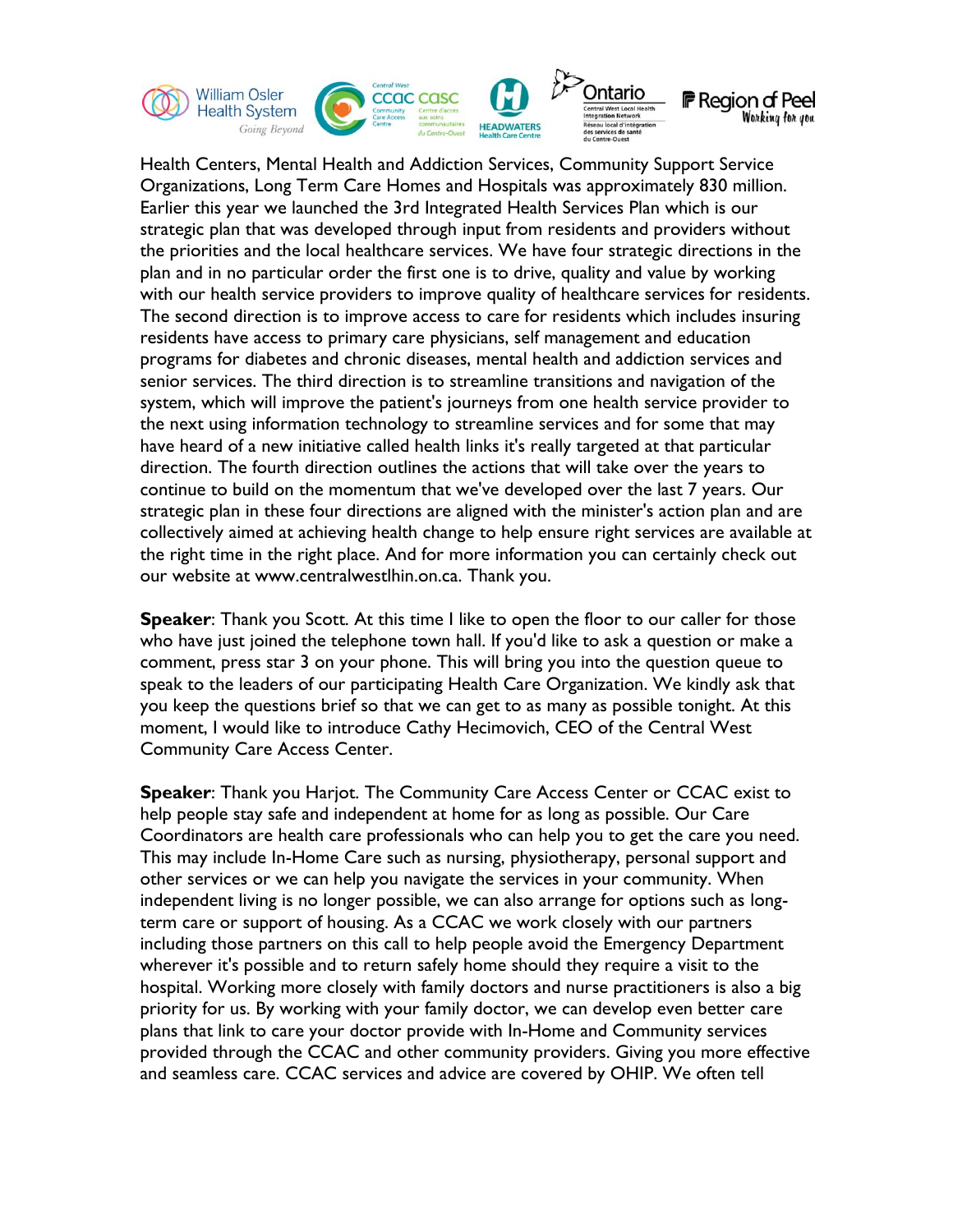

people that if you need help but don't know where to start, start with the CCAC. Simply call, 310-CCAC. It's a free call, no area code is required, we're here to help.

**Speaker**: Thank you Cathy. At this opportunity, we'd like to open up for polling. We have a polling question for those who are on the line at our telephone town hall today. And so now we'd like to ask you a question. To answer each question, please press the number on the phone that corresponds best with the options given to you. The first polling question, is there specific health care topic that you would like to discuss for our future telephone town hall? Press 1, if you think primary health care, 2 for mental health and addiction services, 3 for senior services, 4 for chronic diseases and diabetes services. If you would like to ask a question or make a comment, press star 3 on your phone to get your question into a queue to be answered by a panel of health care leaders. At this time, we like to open the floor to our callers. And we'd like to now speak with, Agnes. So we have a caller on the line. We're going to speak with Agnes. And she would like to talk about wait time in our health care system. Agnes, you're with us now. And your question will be directed towards Matt Anderson. Hello Agnes. Okay. So while we wait for Agnes to come on. So the call with us to talk to Matt about what wait time in our health care services. I would like to introduce Matt, Matthew Anderson from William Osler Health System. Matthew will be speaking to us about Osler's new 5 year strategic plan and what does it means for Health Care in this community.

**Speaker**: Great. Thank you very much. Looking forward to getting that call in about our wait times as wait times for all class of Health Care Systems are important issue for sure. We're very pleased with the opportunity to spend sometime with everyone this evening. If you don't know the way Osler System very well, Osler is comprise of 3 hospital campuses at Etobicoke General Hospital, The Brampton Civic Hospital and the seem to be redeveloped Peel Memorial Center. It's a very exciting time for health care in our region. We cover Milton, Leaskdale, up into Bolton and Woodbridge, throughout Brampton of course and up in the Caledon. Very busy place, very busy organization. Next month we'll be probably launching our new 5-year corporate strategic plan. This is marks the start of the journey that we'll see if it interacts with our patients and family in a different way, work with our health service providers in different ways. Try to assure that patients get everything that they need most, where and when they need it. The goal have been set up in a plan that will result in many benefits including reducing our reliance on emergency room. Certainly working with our partners around the table, that's a major goal for our health care system. Also working with patients and people differently to help them better manage there chronic illnesses. Most of our patients are folks who have a chronic disease. We'd like to work differently with them to try help them stay out of our emergency room. And workers have the opportunity for people to receive care, when they need it virtually in their own home or in the community. Certainly, we are trying different pilots, we may get a chance to talk about some of those this evening on ways in which we can bring health care back into your home using Information Technology. Certainly, computer... community input will continue to play an important role as we look at how do we move forward with our services. How do we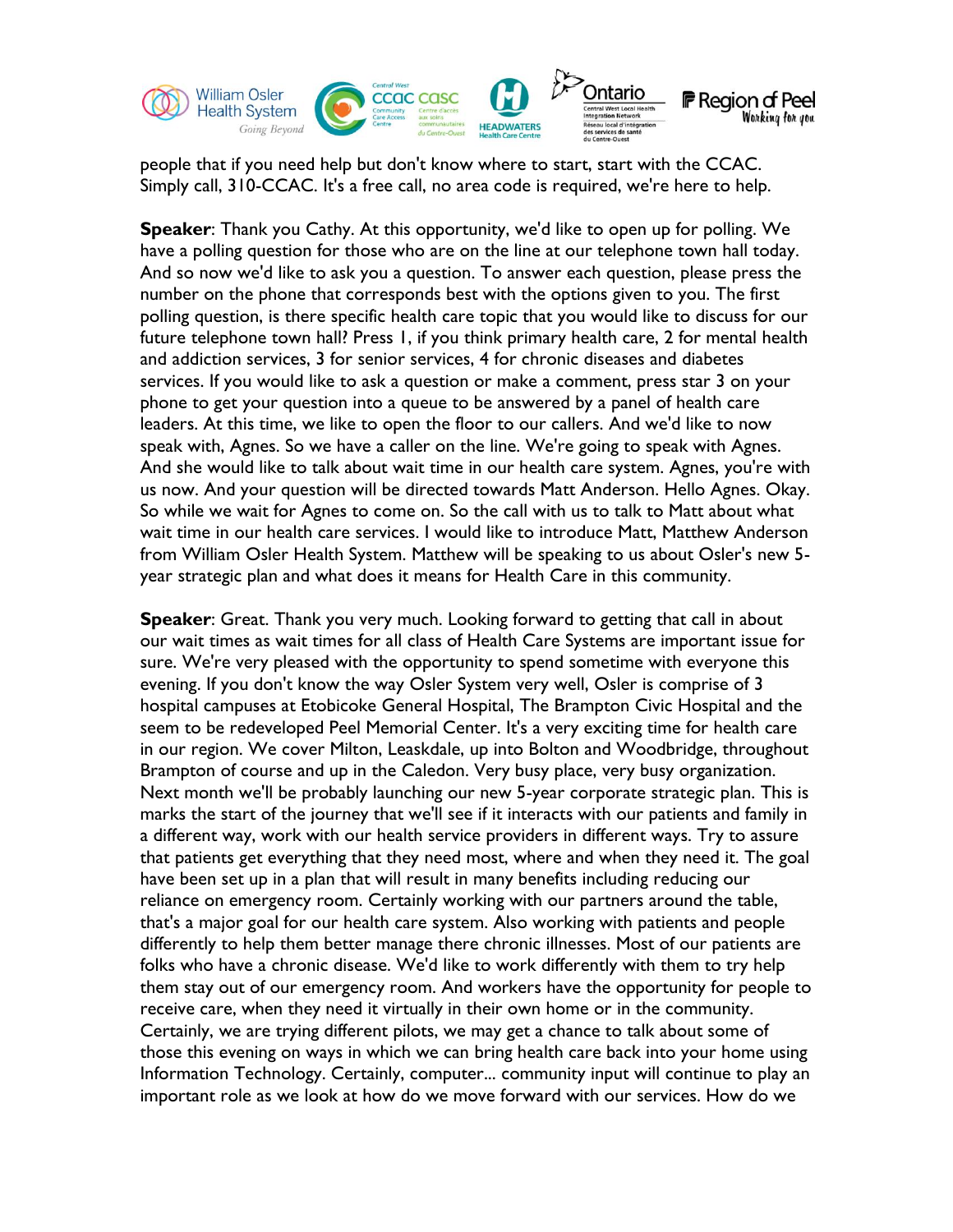

achieve our vision of patient inspired health care without boundaries. How do we want to work on grading issues like this figure from the community and then opportunity for all of you to talk to all of us here your health care services partners. Thank you.

**Speaker**: Thank you Matthew. I want to again remind everybody. If you'd like to ask a question or make a comment, press star 3 on your phone to get your question into queue to be answered by our panel of health care leaders. At this point, we're going to be taking a question from our caller. We'll be picking a question from our caller and we're going to be picking a question from Rosalie. And her question is about finding a family doctor. And I'm going to ask one of our panel members to, to take on this question. Is Rosalie here?

**Speaker**: Yes.

**Speaker**: Hi, Rosalie. How are you today?

**Speaker**: Pretty good. Thanks.

**Speaker:** And you are asking question about finding a family doctor.

**Speaker**: Yeah. We've just moved down here from the Aurelia area. And we're still travelling up there for our health care. And I'd like to find a family physician down in this area. We're just South of Orangeville. But we're in the Caledon District.

**Speaker**: Okay. So, I think we're going to pass on the question to Liz.

**Speaker**: Hello Rosalie. It's Liz Ruegg, CEO at Headwaters. So it's great certainly that you've moved to this area. Health Care Connect is actually a number that you could call to register. If you need a family physician. And you can call Health Care Connect by calling 1... Do you have a pen? Hello Rosalie.

**Speaker:** (??) just give her the number.

**Speaker**: So you can call 1-800-445-1822 or you can visit the website www.atalthhealth.gov.on.ca and click on need a doctor about all health card is all its really required. Health Care Connect refers people without a regular family health care provider to physicians and nurse practitioners who are accepting new patients in their community and I do know that in Orangeville there are family doctors who are taking on new patients so it should not be a challenge for you to find a family doctor.

**Speaker**: Thank you so much Liz for your expertise about finding a family doctor. At this point I want to bring on another caller Marsha is with us and she wants to talk about hospice services. So we're going to bring her on the air. Hello Marsha, welcome to the telephone town hall.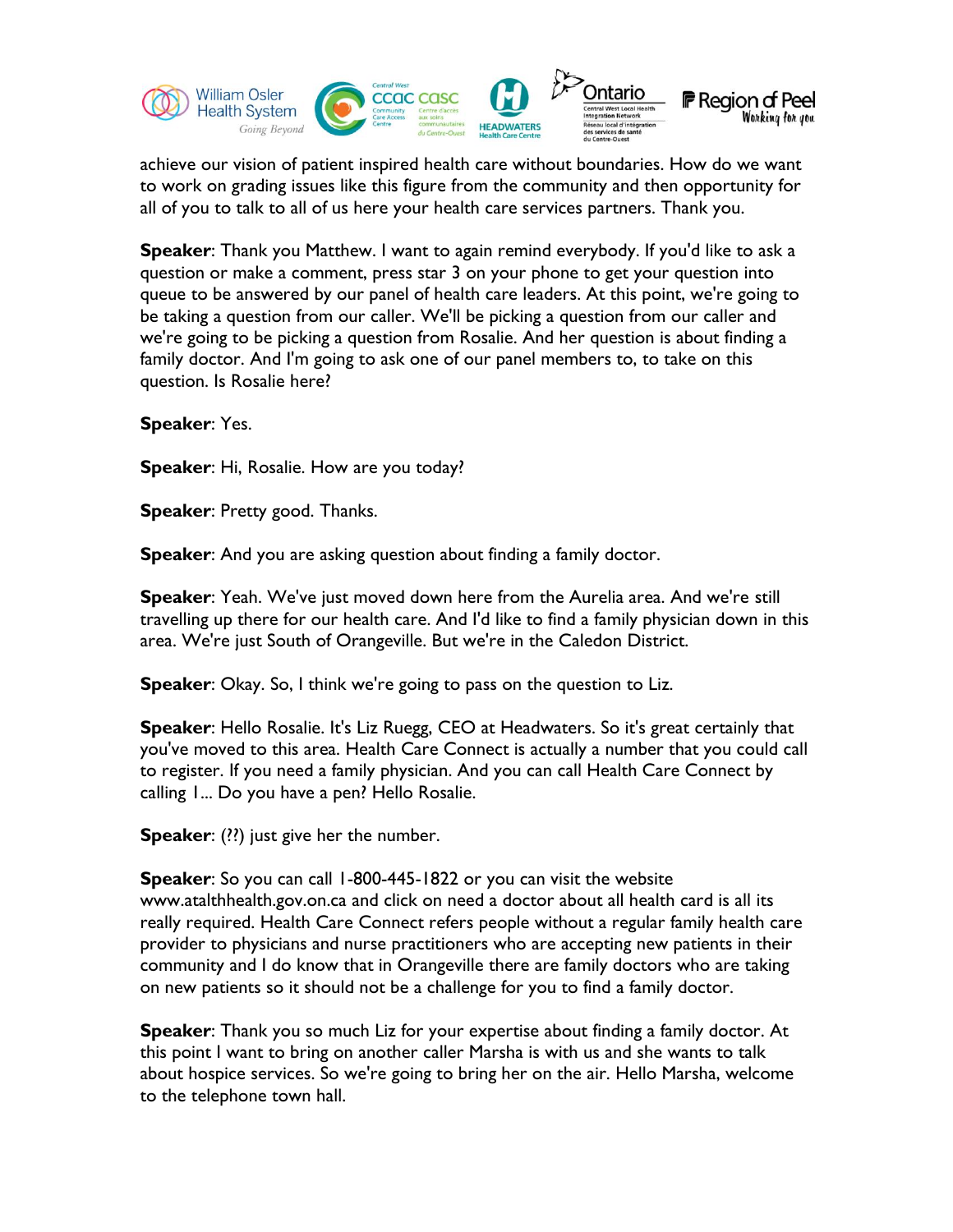

**Speaker**: Hi thanks very much. I am a new resident in Woodbridge and actually have health (desk fund?) right down the street for me. I know that I am a retired nurse and it concerns me that we're now going into the time where we have a larger boat of people entering you know advance stage. And hospital services I think are going to become more and more important and I was wondering if the, you've given much thought to expansion of hospice services or the kind of services are available to the public. I, I don't know exactly what's been going on here in this particular area.

**Speaker**: Thank you. We're going to pass off this question to Scott, to help us answer.

**Speaker**: Thanks and I'll start and I'll probably pass it around but thanks for the question Marsha. There's a couple of things going on but certainly is an area of keen into some of planning perspective. Exactly the same reason, 'cause we did mention we do have an active palliative care network within the Central West LHIN and its host within the community care access center but they do planning for... where hospital services or palliative care services should be provided whether that's residential hospice or community palliative care as well as within the acute care setting. So that's something that we're working on and we're in the process in this Cisco year we'll be developing a more wholesome plan I guess for how we need to address the growing needs related to the seniors agent population as well as related to cancer related care. And maybe Cathy want, want to elaborate on the...

## **Speaker**: Yes.

**Speaker**: CCAC Palliative Care.

**Speaker**: Well certainly. Right now we work with patients and their families to really figure out what are, is the best option for them and then we help them to explore whatever the available options within our, within our geography. So we have options of in-home services through the community care access center. We have better health hospice which is up in in the Caledon East Area, in our area. And then we also have acute care palliative care (best?) in our... with our hospital partners. So depending on the needs of the individual patient and family, we can help identify which of those options works best and then make sure people get the appropriate care and support that they need to ensure that they get appropriate palliative care and appropriate pain and symptom management throughout their journey.

**Speaker**: Thank you so much. So just to anything else welcome to the telephone town hall. If you like to ask a question or make a comment, press star 3 on your phone to get your question into queue to be answered by our panel of health care leaders. Thank you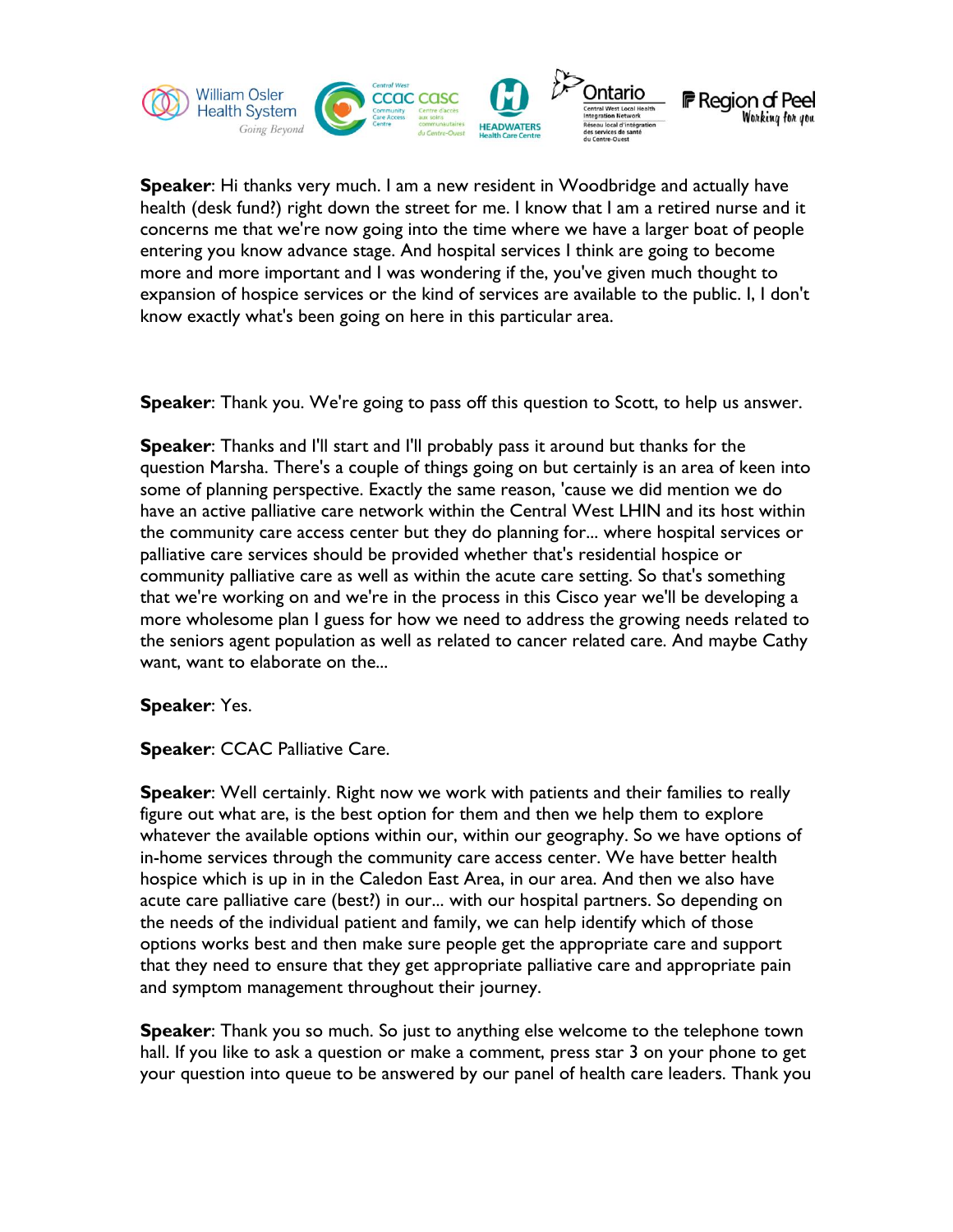

for all the calls and for joining us. I'm going to now speak to Sheila. Sheila is on the phone with us and she has a question that she like to ask. So Sheila.

**Speaker**: Hi. Yes I wanted to ask a question regarding the new redevelop Peel Memorial site. Wondering if there is going to be or if there are any plans or opportunities for community fitness and health education.

**Speaker**: Yes, this is a kind of question for Matthew Anderson.

**Speaker**: Great, thank you. Sheila, thanks so much and wonderful question and this is exactly along the lines of where we want to go with the new Peel Memorial Center. Certainly, so the short answer is yes, there's great opportunity for community and fitness education. My longer answer is that as we look at designing the Peel Memorial Center, we're one of the major items that you wanted to have in there are large classroom or large rooms where we're able to do community fitness, we're also able to do community education as much as in my opening comments, I talked a little bit about using a information technology to bring care into their home. Very very important that we also recognize there's a social aspect to health care and bringing people together in a community setting and working on health and fitness is very very important to us. The second part of that, is the focus of William Osler which is also embodied in the Peel Memorial Center. I'm trying to shift the health care resources more to prevention, more to health and a little bit away from disease management which is what we tend to do today. So that's the long answer and coming back to the short answer, yes there's definitely going to be an opportunity for community fitness and health education at Peel Memorial. Thanks again for the question.

**Speaker**: Thank you Matthew. I think it's now time to go over to a polling question, another one. So we'd like to ask you a question. To answer each question all you have to do is push the number on the phone that corresponds best with the options given to you. Cathy mentioned that the CCAC looking closely with family doctors and nurse practitioners to better coordinate health care. How important is it to you that your, you and your doctor an in-home care providers work together to provide more coordinated health care. Press 1 if you think very important, 2 for somewhat important, 3 for not important. For those of you just joining us, welcome to our discussion about how you can be better served by your local health care organization. I would like to... this opportunity to introduce Liz Ruegg, she is the President and CEO of Headwaters Health Care Center.

**Speaker**: Thank you Harjot. I'm really excited to be here with our local community health care partners this evening. It's a great opportunity for us to hear from you our community. Headwaters Care Center is an acute and complex continuing care community hospital located in Orangeville and we serve the residents of the town of Caledon and Dufferin County and you can see a full list of services on our website if you visit us at www.headwatershealth.ca. We all want to keep our residence in our homes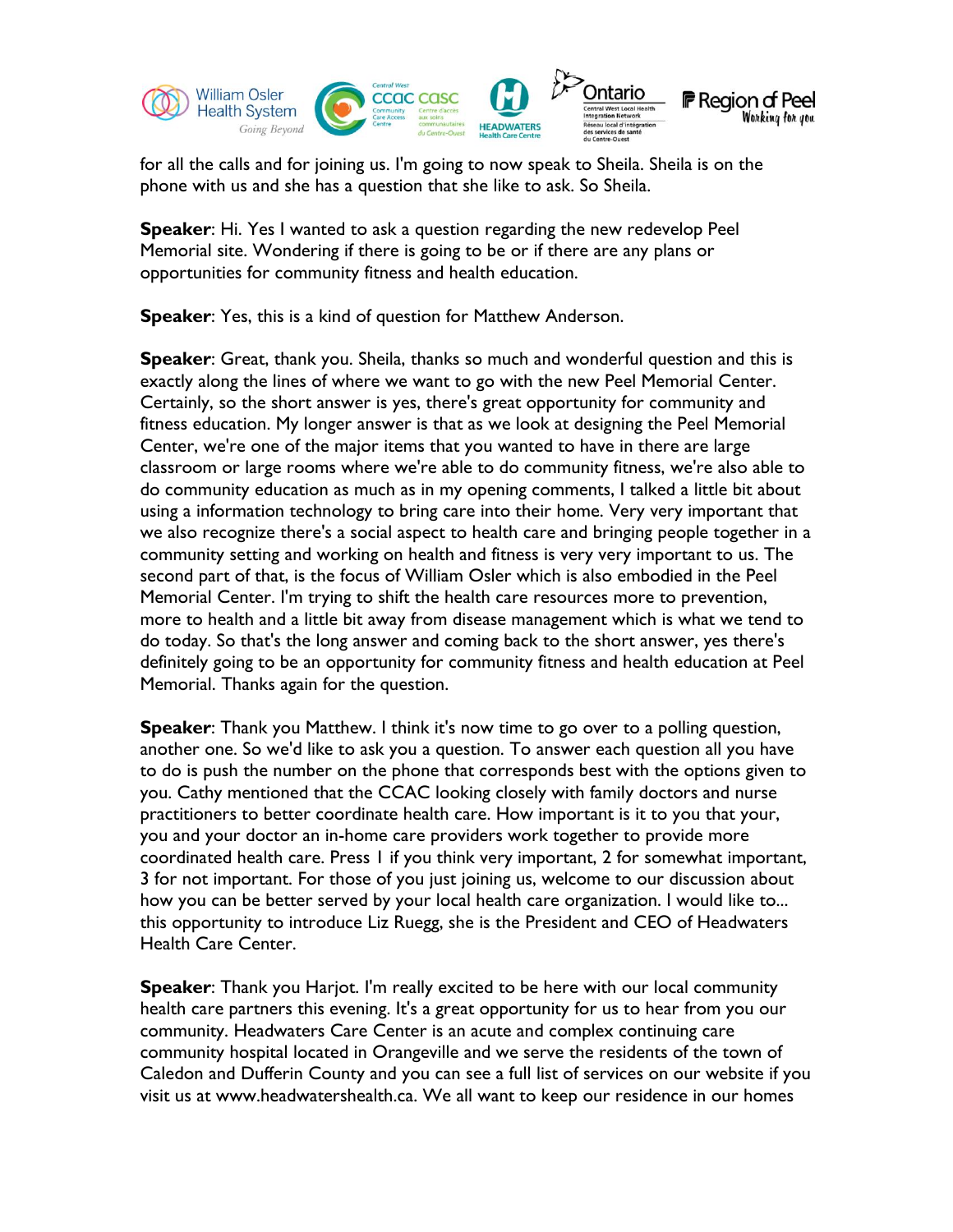

longer and provide that care close to home. Headwaters will never be able to provide all of the services that are needed to the community. But important for us is we offer as many as possible close to home and for those services that we can't access that we work with our partners so that you get that timely service. We can provide a lot of fill services by partnering with organizations like the ones we have here this evening. For example we build a partnership to provide original cancer program original orthopedics program and mental health program so that you can receive that care close to the home. Our recently announce redevelopment will enable us to expand this programs and services to reach and treat more patients. We have also join forces with the Central West Community Care Access Center to provide an (IV room?) clinic that provides our residents with an alternative to the emergency department. We'll e-mail alert the Central West LHIN and the Ontario Telemedicine Network have all joined together to provide telehome care to keep you healthy and at home. Just like this telephone town hall event, we will all continue to work together to put patient first and ensure that you get the best care possible as oppose to home as possible.

**Speaker**: Thank you Liz. At this point we want to bring in the callers. Again if you like to ask a question don't forget all you have to do is press star 3 in your phone to get your question on the queue to be answered by our panel of health care leaders and at this point we wanted to speak with (Rajeev?), (Rajeev?) is on the line and he would like to ask a question about ED and Trios. But yes you were on but here with our telephone town hall.

**Speaker**: Thank you. I have actually two questions. First question is how many doctors are working in the Brampton Civil Hospital in the emergency, why during night. And secondly you know there is a need for an improvement in the emergency area. For example I've taken my dad recently to the hospital. For 5 or 6 times, I've been asked the same question over and over. Every time there's a change in shift, they ask exactly the same questions how it happened, what time it happened. You know we need to just keep going and I'm thinking I was going to do something about the issue he have instead of actually they just keep asking the same question. That's my concern we need to you know need to have more emergency doctors in the, in the hospital specially during the night time or rather the day time.

**Speaker**: Thank you (Rajeev?). We're going to ask your questions to our panel of professionals. And I'm going to pass the question off to Matt.

**Speaker**: Thanks, thank you. Thanks a lot. Thanks (Rajeev?) for calling in. You're getting the right number of docs in our emergency room. Is always, it's always on our mind in terms of how... how many we should have on any given shift. We always have at least double coverage, mean that we have that there is two docs in the yard in the given time. Typically during our peak hours which are basically from late morning through to late evening, we have four or five docs depending on the time of day. We actually just about two weeks ago added an additional shift during our peak times, so their gaining in the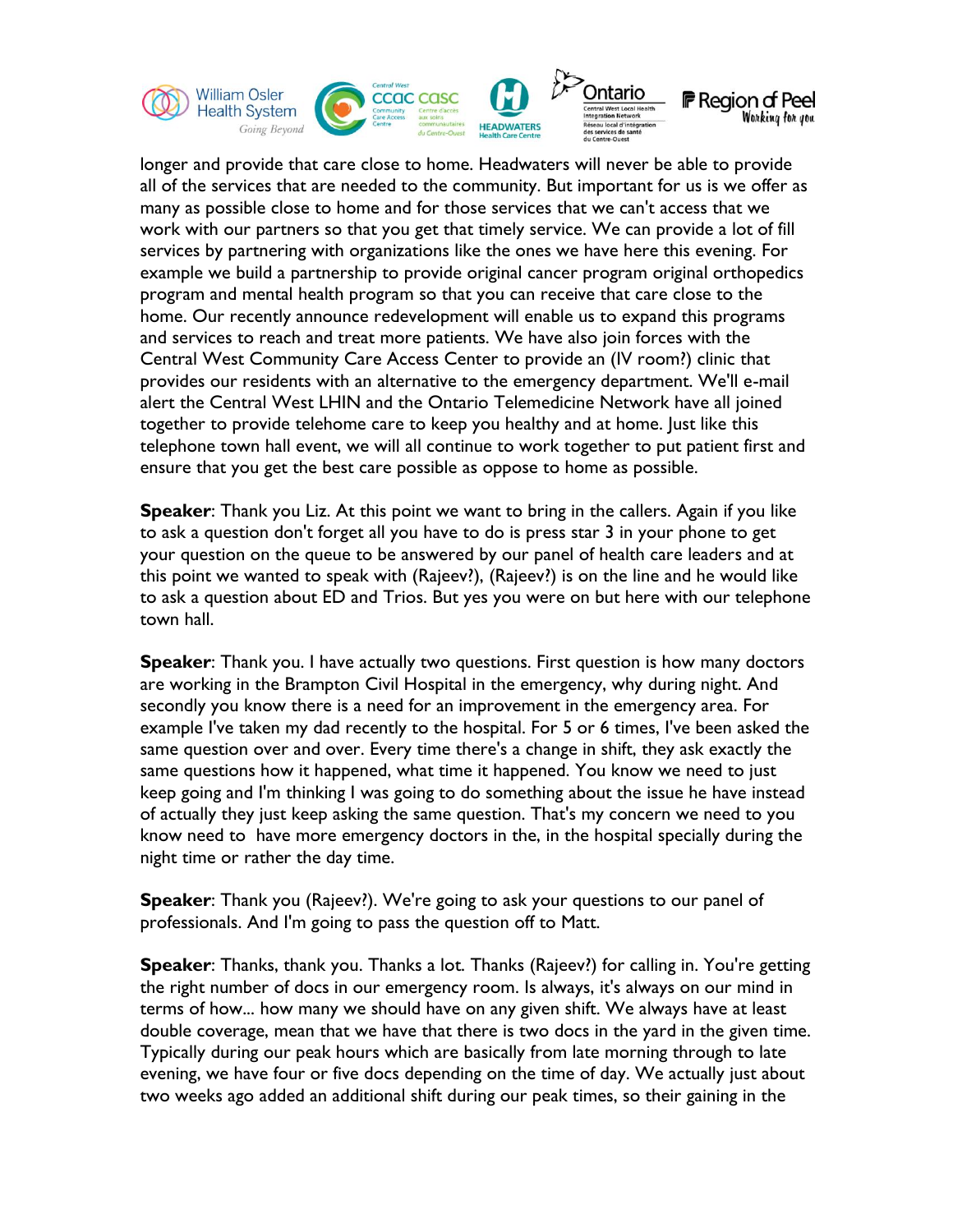

effort to try to get our wait times down and get more coverage in there. In terms of asking the questions over and again I don't know that the specific circumstances for sure but in general there's a couple of things that drive that. Most importantly is you mentioned shift change. All of our health care professionals are trained when they're coming on to take over care from someone that'd be a nurse or a doctor in they're training they're trained to ask those questions again. It can certainly feel a little bit irritating for folks from time to time if you're answering those same questions. They do chart the questions but they need to make sure that they've got the most up to date answer and also a part of their responsibility to make sure they've actually asked that question and having the answer for themselves. So we do appreciate that that can be irritating from time to time and it is part of their duty to make sure that they've got the most up to date information when they ask that question. Thank you again.

**Speaker**: Thank you Matt. So we asked you a poll question and that was how important is it to you that your doctor and in-home care providers worked together to provide more coordinated health care and our questions... our answer sorry was very important with 92% of the vote, somewhat important with 6% of the votes and not important with only 2% of the vote. Thank you for being part of our poll in tonight telephone town hall. And we're going to continue to open up the question period to have you ask your question to our panel of health care leaders. If you'd like to ask a question, I want to remind you that could press star 3 on your phone and your question will come into queue and it will able to be answered. If we cannon answer your question tonight you can leave a voicemail message at the end of tonight's town hall and someone will get back to you in the first 48 hours. We're going to do the question from Jonas and Jonas is asking about... Elizabeth sorry. My apologies, we're going to be talking to Elizabeth and she would like to ask about hospital services and cost so we'd like to post that question to Scott. Hello Elizabeth.

**Speaker**: Oh hello, yeah.

**Speaker**: Hi, how are you today?

**Speaker**: Oh I'm fine. This is very interesting. I... before I begin it's not too much a question, I'm sort of suggesting that what I would like to do is a rundown of health care expenses when I... every time I go to a doctor what does it cost with the health care system. How much does that a day in the hospital. How much is being paid out to the hospital for the services and what the (??) involve. Also for all the lab test and the X-ray and all these different things that we just take for granted. I think it would be a lot more of a (??) with the help of the system. The people appreciate it how much was being spent for.

**Speaker**: Okay, thank you Elizabeth for your question. We're going to bring that question to Scott about the different services that they provide.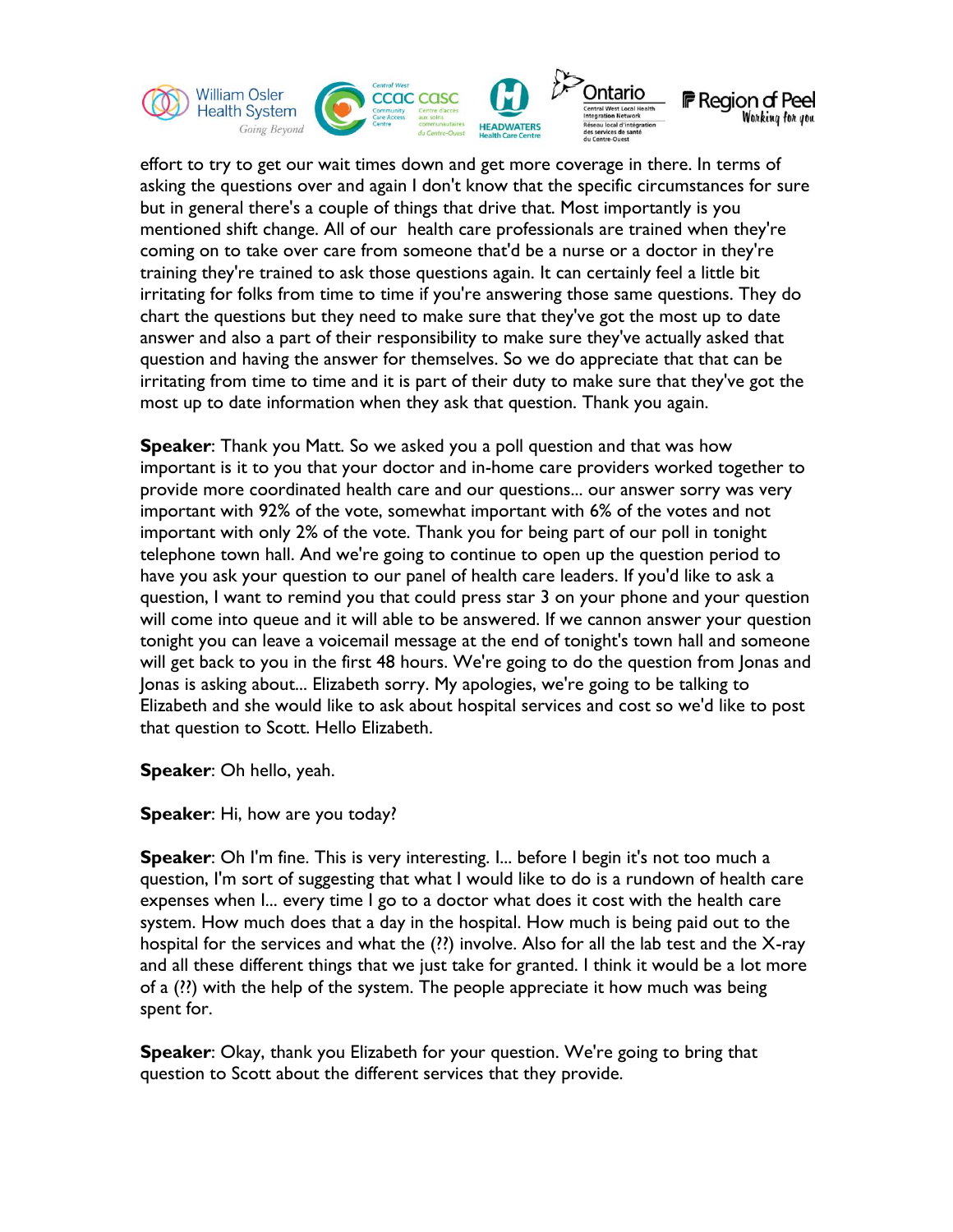

**Speaker**: Thank you Elizabeth for the call. In short, we know what the, the hospitals received from the Ministry of Health and in our LHIN area about 600 million or so go to the hospital, the two hospital corporation, 3 hospital site. And there is a cost through day for that. I think the other point that you're making that is interesting in other provinces I've tried. This is actually not, not billing patients but letting them know what the cost of their stay was so that as you say they don't take it for granted and that actually is something that is worth, worth considering 'cause I think people do assume everything is free and it isn't. So that's a good question.

**Speaker**: Thanks so much Scott for that. We're going to go to the next caller and the caller's name is Susan and she's like to know about better communication between doctors and the CCAC. Susan you are with, yes.

**Speaker**: Good evening.

**Speaker**: Good evening.

**Speaker**: Yes my concern is with CCAC. Unfortunately I've been on and off service for almost 13 years and obviously I've seen a great change in the service in 13 years and it hasn't been for the better. Now thankfully I'm off service right now but my issue is now with my parents, my mother had need for physiotherapy and now my father has had need for it and like I'm, like a pet ball as an advocate because I know how to navigate the system because you know the rosy picture that you paint about working very closely with the doctors is all well and dandy but reality that does not work. And I have yet to find a time where I did not have to become the advocate and actually sort out the information and find out who was responsible for it and make it happen. So I'm very disturbed at the decline in the service in 13 years.

**Speaker**: Thanks so much for your question Susan. And I think you're, you're making some excellent point. There's a couple of different things that you raised. I'll talk first about the government recently announcing investment in-home physiotherapy services, 'cause you're right there are wait list across the province where the physiotherapist services through the CCAC's and the government has recently invested 33 million dollars in in-home physiotherapy services. It's just in this recent budget that we're waiting to get passed and that money will go towards eliminating all wait list for in-home physiotherapy services and providing services for up to 60,000 additional clients within the community settings. So that's good news from a waiting for physiotherapy perspective. The other really important point you made Susan is the issue of communication between the CCAC and family doctors the whole primary care system and that's really the core of the new health links initiative. We know that in the current health system we don't always have great communication between our primary care providers and our home care providers or our hospital system and we're not... doesn't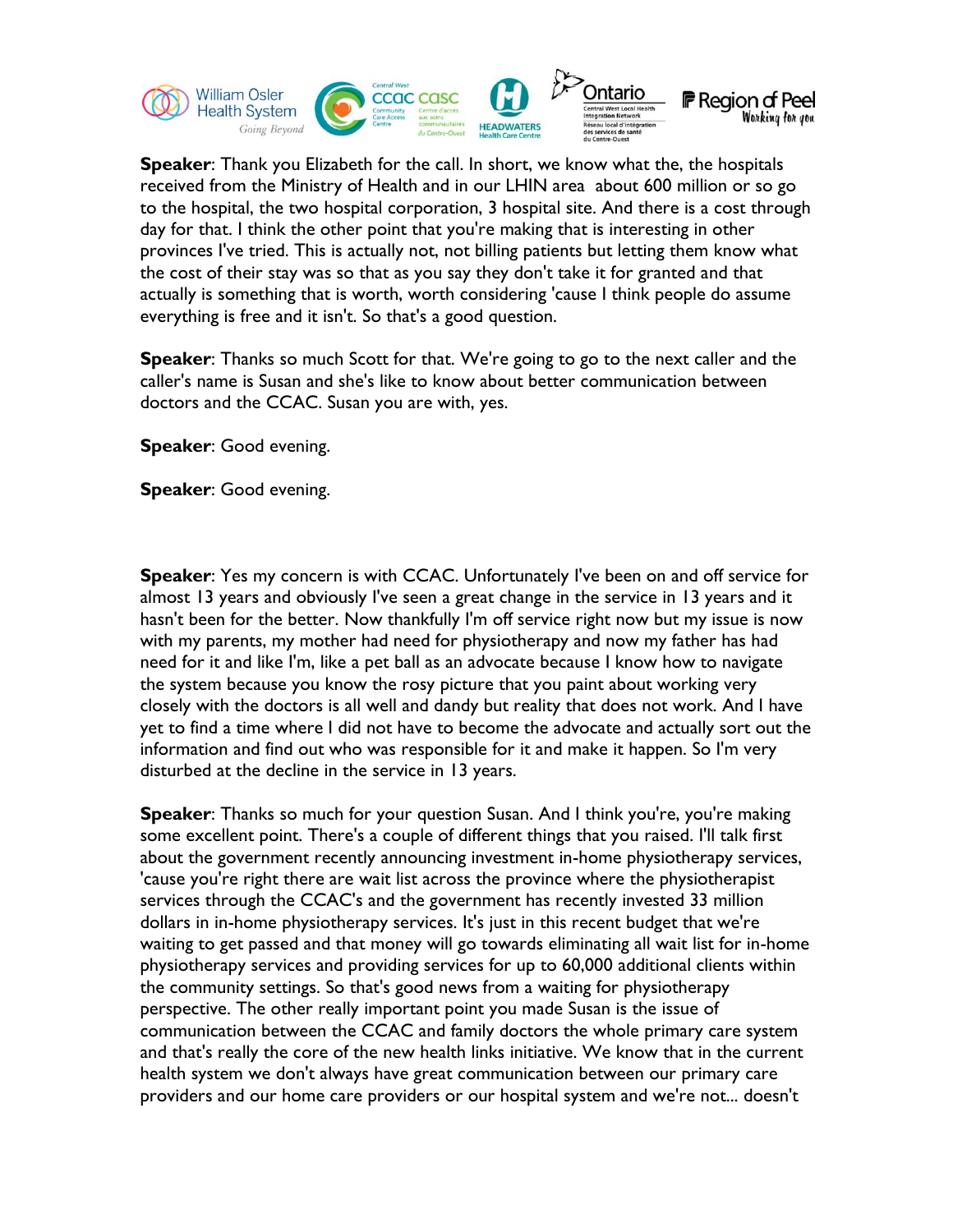

happen, just as you've said. Sometimes the patient can get lost in that shuffle and for people who have very high needs and need a lot of care and a lot care coordination it's really important that we tighten up that communication between family doctors, community care services, hospitals and all of the other providers out there. So that's going to be a big part of the new health links initiative. We're going to be targeting better communication between primary care and the other partners within the system for those people who need care the most.

**Speaker**: Thank you Cathy for that answer. Our final speaker this evening is Janette Smith. She's the commissioner of health care services for the Peel Region, her briefly mark will surface on the services provided to the Peel residents, the original municipality of Peel. This services range for emergency services to healthy living and disease prevention support. Falling to that mark, we're also going to be going to another poll.

**Speaker**: Thank you Harjot. And good evening everyone. I'm thrilled to be here on behalf of Region of Peel Health Services Department. Our services and programs are here for residents building in Brampton, Mississauga and Caledon. Our five long term care homes provide care to older adults who can no longer live independently in the community. Our community support services such as auto tape services for El Dorado helps to maintain their independence and give their caregivers some relief. Access to our homes and community support services is coordinated by our partner, the community care access center. Paramedics services which is the land ambulance program respond to 911 calls and should be called when you have an emergency or an urgent health matter that cannot wait to be treated by your doctor or a local health clinic. And finally Peel Public Health protects and promotes the health of all the Peel residents. A snapshot of this prenatal, postnatal and parenting support, healthy sexuality clinics, dental services for low income children, vaccination programs and release, recently launched changing course. Our new initiative to create healthy environment for healthier living to prevent child obesity, diabetes and other chronic diseases. For more information for any of our programs please call Peel Health at 905-791-7800 or visit our website by going to www.peelregion.ca. Thanks.

**Speaker**: Thank you Janette. Thank you for your calls and for all those are calling in right now. If you are just joining us, welcome to our discussion about how you can be better serve by a local health care system. During this discussion, we're also could be speaking about polling question asking new questions about, I'm calling you about what you think about the health care system. This next poll we'd like to ask you to answer this question it's very easy, just push the number on the phone that corresponds to that with the options given to you. The polling question is if you are feeling unwell how do you first access health care in our community. Press 1 if its the family doctor, 2 for walk in clinic, 3 the hospitals emergency department, 4 by calling Telehealth and 5 the urgent care center. If you'd like to ask question to our panel of health care leaders you can press star 3 on your phone and your question will come into queue and right now we're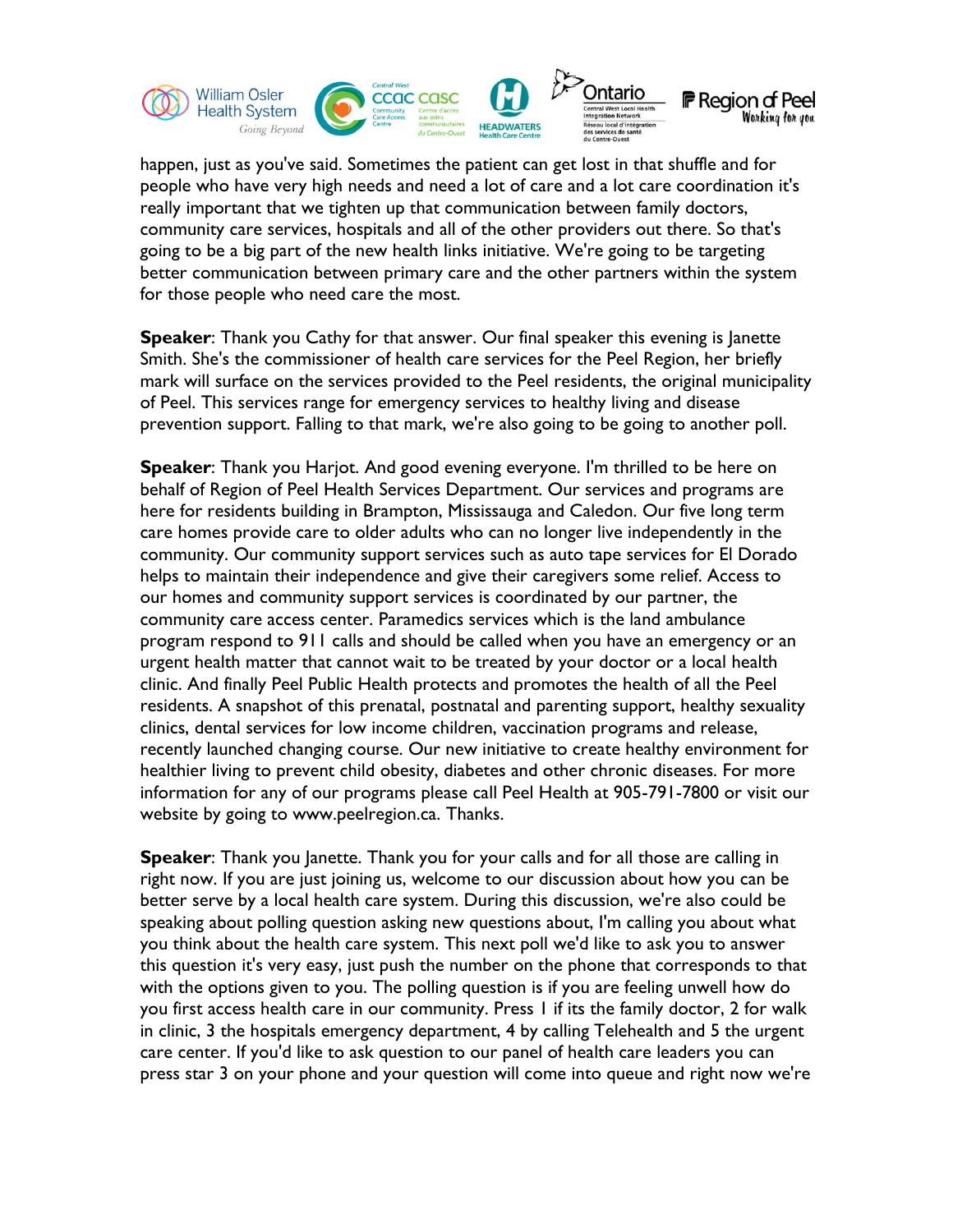

going to be going to our next question. Our caller right now is Hilda and she would like to ask a question about transportation. And she is from Orangeville. Hello Hilda.

**Speaker**: Hello there. Was waiting so long. I lost my voice. I am, I would be interested how you get to special appointments that are not within the city when we live out the city, what is available affordable transportation from the country to the hospitals or to the specialist.

**Speaker**: Thank you so much for your question Hilda. Now the putting that question towards Liz.

**Speaker**: Great. Thanks Hilda for your question. It's one we certainly we get asked an awful lot. So we recognize that transportation is an issue in our area. We know that also Headwaters community in action which is a group that come together is looking at this very issue of roll transportation and so they're looking at developing specific recommendations for improving on this area. Currently to get to in an appointment, there are a number of volunteer groups and community groups and service clubs that do offer to pick you up and certainly take you to appointments. I don't have certainly the contact numbers for that but I'm happy to give you my number and if you call my office I'll ensure that you get a response, so 519-941-2702 x2200. I don't know Scott if you had any other comments from LHIN.

**Speaker**: Sure it's about at Central West LHIN, transportation is an issue that we hear about all the time particularly as you get in more role and it's not typically something that help sector funds. In Central West, we've made quite substantial investments in, in all areas that are all in around transportation but Dufferin County is still an area that I think so need some more. We had a study then in the last and depending on budget approvals there are, there is the hope for further investment in transportation in Dufferin County areas, specifically.

**Speaker**: Thank you so much Scott and Liz for your answers. We'll go now for the next question. And it's Dorothy and she has a question about employment in health care. Hi Dorothy you're here with the telephone town hall.

**Speaker**: Hi.

**Speaker**: Hello.

**Speaker**: Hello.

**Speaker**: Hi good evening you're on. Hello yes. You're with us in the telephone town hall.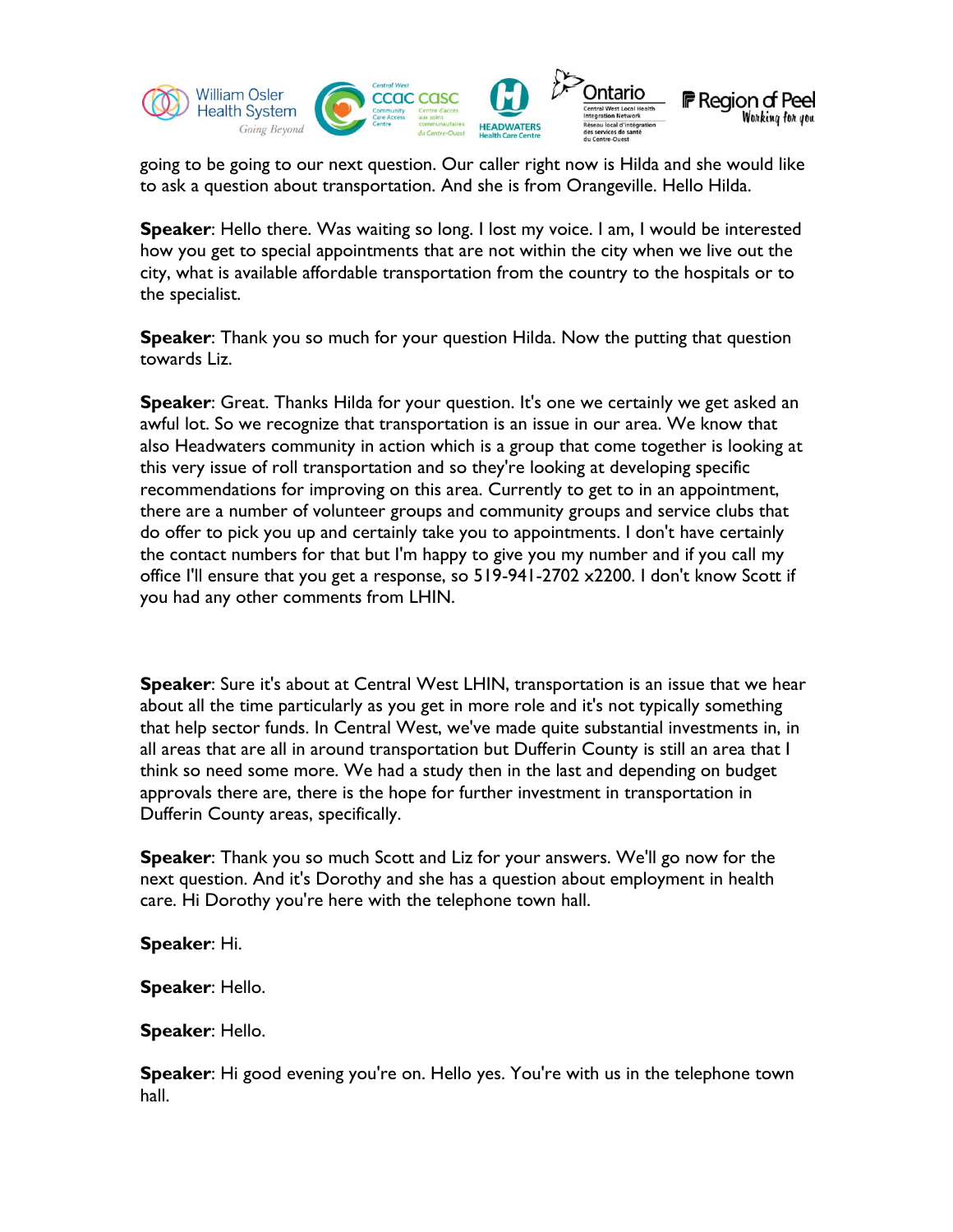

**Speaker**: Yes (??). I have a question regards to the (??). Are you planning on fixing that? You have a (??). You don't have enough time to really (??) news. It's just a rush and (??) or you plan on fixing that.

**Speaker**: Hi, hi Dorothy. It's Janette calling from the Region of Peel. I can only actually we'll be able to speak on our 5 long term care homes and there are quite a few other homes run by other people in the region. Certainly for specially for the personal support workers that working long term care it is a heavy duty job being there for the residents and people coming to work wanting to do their absolute best. One of the things we have done over the years added some additional staff. We've also have a very strong volunteer program so that they can be in to the homes to do some of the visiting and handholding that is so important to our resident. If there are any job openings at the Region of Peel, if you go to our website at www.peelregion.ca up on the top right hand corner it says careers and jobs and you can go on if we have any openings. I know recently we've done some expansion with the help from our local health immigration network and Scott that we're hiring for adult day services for seniors in the community that are coming into our homes during the day. So I wished you all the best. It's obviously you really care about the people you're working with and keep up the great work.

**Speaker:** Thanks so much Janette. We are going to go to our, the results of our most recent poll. The question was if you are feeling unwell how do you first access health care in our community. So our top answer with 63% is the family doctor, 22% the walk in clinic, 6% at the ER, 6% is also Telehealth, 2% for urgent care center and that no one is using the 911, is to call 911. Thanks so much for being with us today at the telephone town hall. We're going to go to our next question with Colinda and he has a question between using the urgent care center versus using the emergency room. Hi Colinda you're at the telephone town hall.

**Speaker**: Hello.

**Speaker**: Hi, how are you tonight?

**Speaker**: I'm good.

**Speaker**: Thanks so much you can ask question to our panel of local health care leaders.

**Speaker**: Hi I have a question about the urgent care in the hospital. What is the descending urgent care and emergency in the hospital, 'cause a lot of people doesn't know or like to the emergency they have a little bit pain and there's another emergency that they are sick and the people don't know like the other things and they did the thing that in timely urgent care and emergency and they don't know that (??).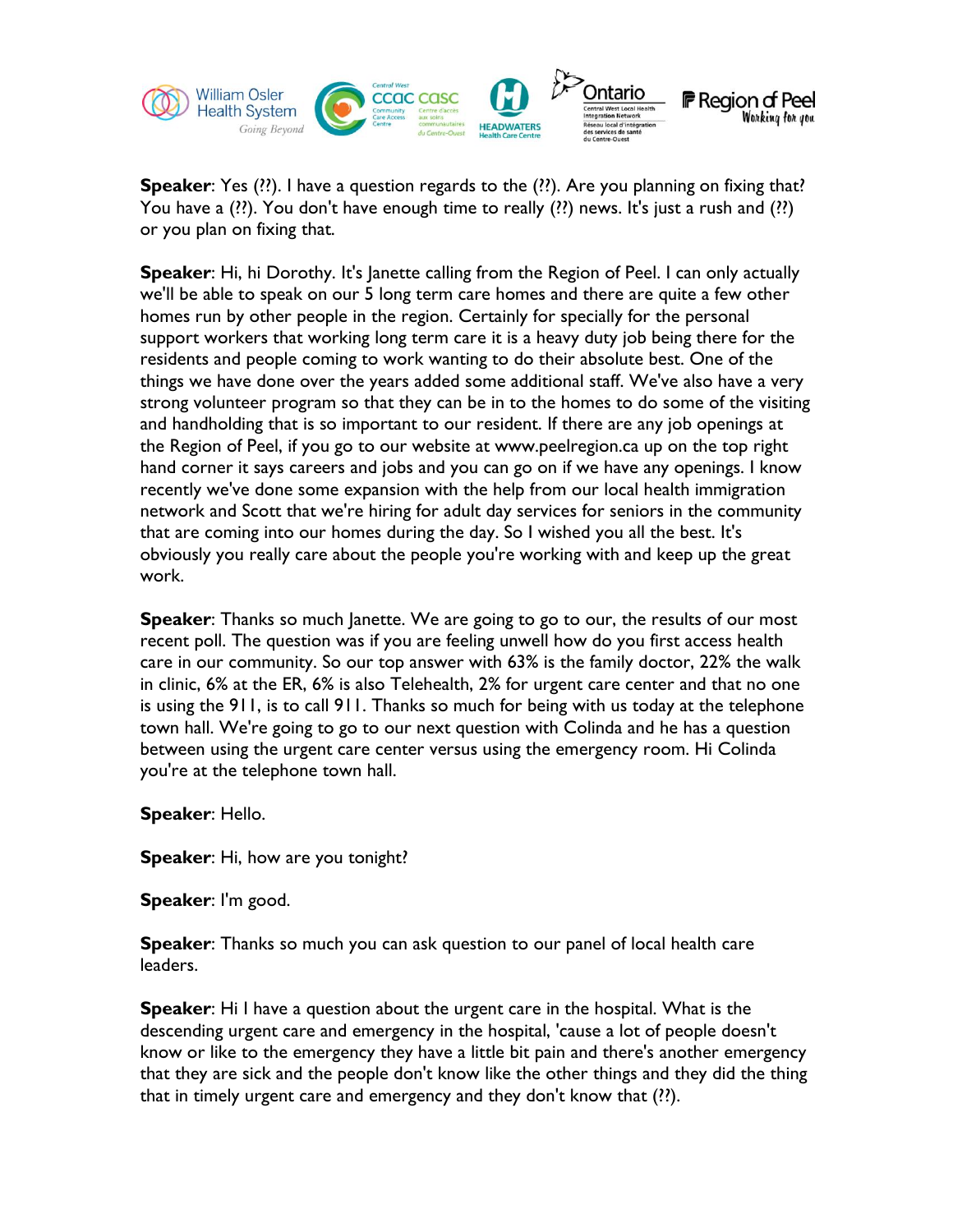

**Speaker**: Thank you so much for you question. Great question Colinda. And I think I'm going to direct this one over to Matt.

**Speaker**: Great, thank you very much and Colinda you, you touch on it just in your question. The important things first off and the why do we really care whether you go to an urgent care center or an emergency room and Colinda mentioned in her question, it's all about access to services and the bottom-line is that he can get the emergency room for anything but in the ER we treat the most ill first. So if you're not that sick and you're in the ER, you could be waiting quite sometime as we're taking care of the most sick patients. So in terms of directly answering your questions first and foremost the most important thing for everyone is if you believe you're in a life threatening situation you don't hesitate to call 911 that is the thing that you do, you don't wonder about should I go to this hospital or that hospital you call 911 if you feel you're in a life threatening situation. Outside of that you make an assessment, I was Colinda just mentioned in terms do you feel that you are in an emergency situation or you're in a situation that just requires some timely access in care. Often times in our emergency room, we'll get people who coming in who have been sick for a couple of days, you're not really sure what's going on with them, maybe they've got a bit of a fever or often we also have people coming in more for a confirmation of diagnosis. They think they know what's going on but they just want to get some confirmation. Those are the kind of situation going to an urgent care center is likely a better option for you. Again 'cause when you're in line with both of are not critical and your likely be seen in after wait time. Again anytime if you're in doubt you call 911 or you come to the emergency room but if you think that you're going in more for a, a check up or something that's been nagging you for little bit that's when you will go for an urgent care center. Thanks for the question.

**Speaker**: Thanks very much for that Matt for that answer. Our next call is (Mineti?). (Mineti?) sorry if I'm saying that wrong and she would like to ask a question about support at home following surgery. Hello you're on the air for the telephone town hall with us tonight. Hello (Mineti?).

## **Speaker**: Hello.

**Speaker**: Hello I believe that we cannot connect with (Mineti?) at the moment. We'll hopefully get back to her pronto if not well we can answer her question on the website or if you leave a voicemail or get back to us in 48 hours. The next question is with Joanne and Joanne has a question about going to different hospitals for a specialist. Hi Joanne on the air with us.

**Speaker**: Hello how are you? I've been through William Osler many time and I've always found it very very good. I used to live in Brenton, I now live in Mississauga. The last time I had to call the hospital, I had to go to I believe it was it's the Mississauga Hospital anyway. Now my cardiologist only works at William Osler and he said that he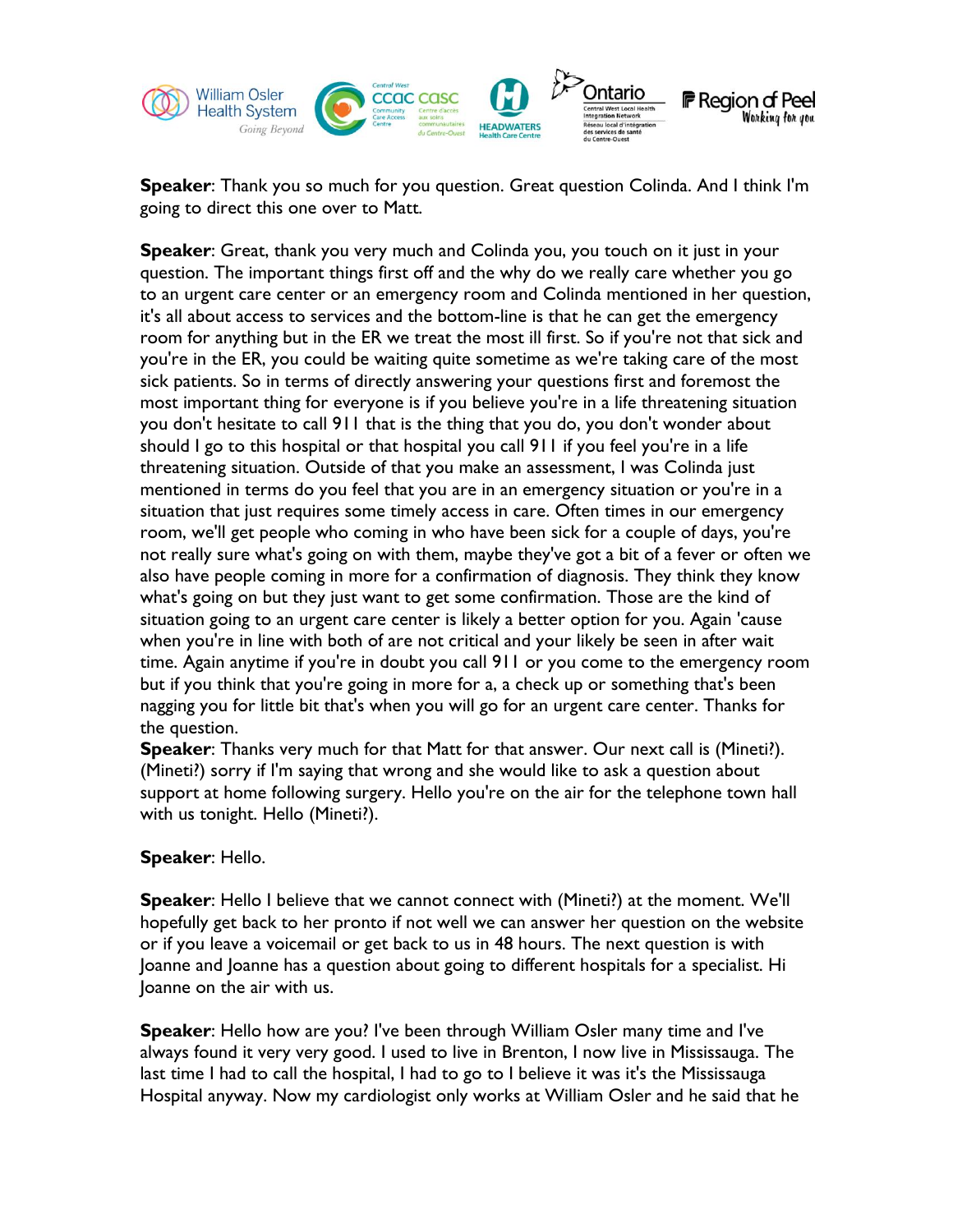

would like me to go there if I have any problems. Now can I request to go there or not. I mean I understood that you go where there's a spare bed.

**Speaker:** Thanks so much Joanne for your question. We're going to that question over to Scott.

**Speaker:** Okay so I... I can start and I'll pass it to Matt as well but the LHIN boundaries when they were established were intended to be permeable in other words they weren't intended for event resident who lived in a different LHIN from seeking care in another land. And so in your case, you're a Brampton resident you move to Mississauga. If your position refers to the specialist at William Osler that's absolutely fine with the system and you know you can also get a referral to that, the other hospital that are in Mississauga but you can certainly get a referral to cardiologist at William Osler from your family physician. Yeah oh we're just (??) no problem and we just need a referral and in fact if you had it sounds that you already had some care at William Osler is probably wiser if you're comfortable going in there otherwise if you just stick with that hospital anyway they got your record, they got your history, it's a definite way to go.

**Speaker**: Thanks so much for that. We're on our final poll of the evening and also we like to ask you a question. To answer this question all you have to do is push the number on your phone that corresponds best with the options given to you. For our final question is, was this call a good use of your time, press 1 if you think yes, press 2 if you think no. We are on for our final call for the evening and their going to be getting a call from Jane and Jane is would like to find out about care beds within her hospital. Hi Jane you're on the air with us for our final question for tonight's telephone town hall.

**Speaker**: Yes I was asking about palliative care. My husband passed away about 3 weeks ago. He was on the waiting list to go to (Betlehost?), he never did get there. Three times he was discharged from hospital and he was not capable of coming home. I think with the population of 460 plus thousand people in Brampton alone there needs to be more focus with palliative care. Another caller call about this as well. I just find it, the palliative care unit at William Osler, is not dedicated all the palliative care, it's filled with medical patients as well and the nurses cannot focus on giving holistic support of care. So number one, we haven't got enough hospice...

**Speaker**: And we're going to put that question over to Matt as we are short with time.

**Speaker**: Great, great. Thanks Jane and probably we're also ask others if they want to get in this call as well and you're absolutely right for palliative care. We did have a similar type of caller earlier in our show this this evening. A couple of things first is that we are focus on a major palliative care program at the hospital and actually have recruited several palliative doctor just recently the Brampton Civic which is I think is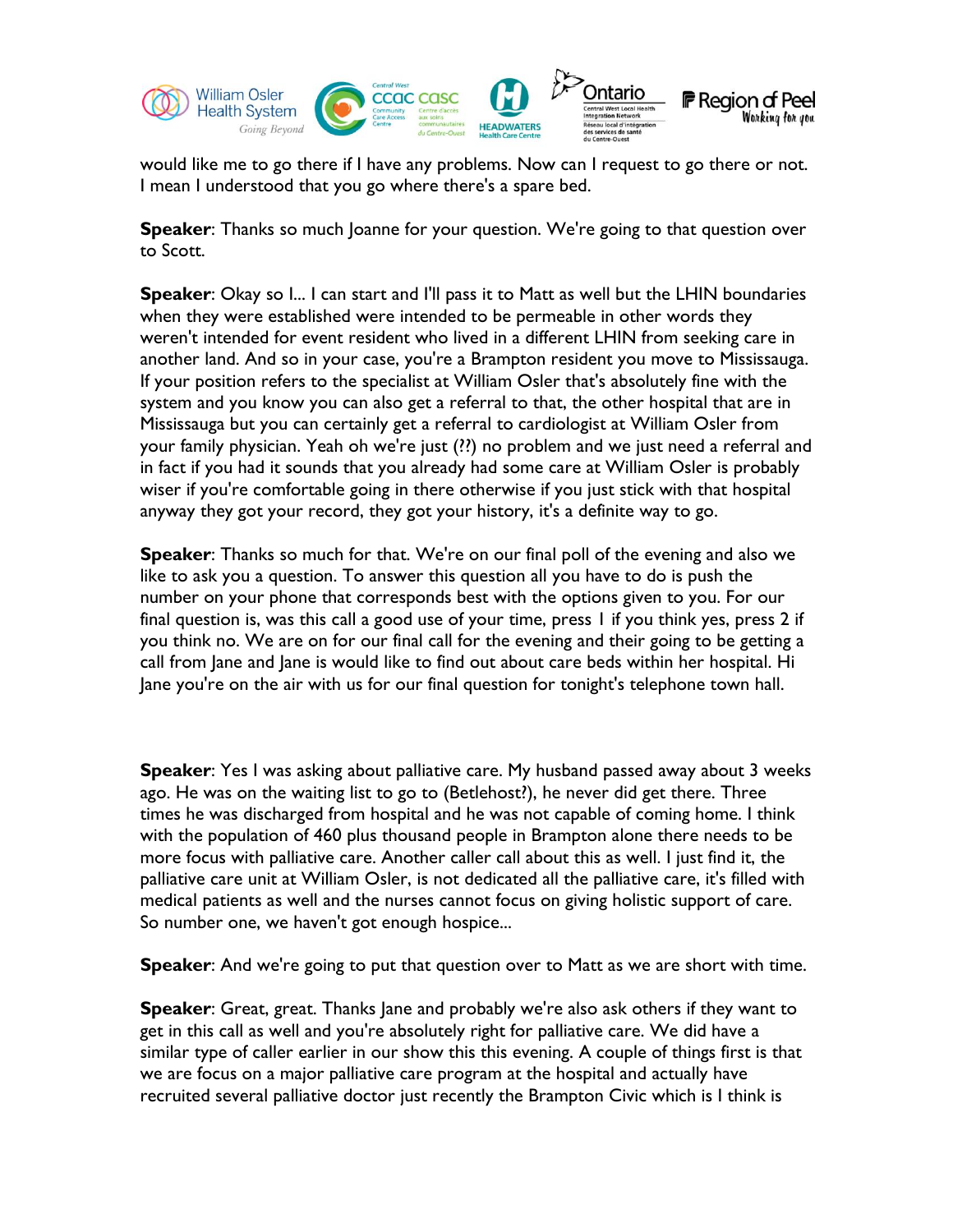

going to help up our program. You also made a comment about getting to hospices and we talked a little bit about hospice earlier and I really think that that's the answer long term. We certainly need to have you two care beds there for the acute palliative stage but as we know in and seen with many, its much more appropriate for folks to be at hospice or at home and the question really is we're working on at the hospital how do we make sure that our specialist are there to support the doctors and the family over the community area in the hospice. That's really where we like to go with palliative medicine. Maybe Cathy may want to add a few more comments with that.

**Speaker**: Yeah I can't agree with Matt more. When we talked to people we hear from the vast majority of people that they would love to stay at home for as long as possible and many many people their goal is to die at home and unfortunately sometimes it's the pain, it's the symptom and it's the lack of ability to get timely medical attention which can drive them to the emergency department or drive them to the hospital and I think Matt's strategy is great on the money in that the more we can get specialist position care to support people over the community nurse practitioners and palliative care are also coming on board. We're hiring 5 new specialized nurse practitioners in palliative care at the CCAC. They're going to be available to help support people with their pain and their symptoms and allow them to have good pain management, good symptom control and choose to end their final days peacefully in the location of their choice. So my sincere condolences on your lost. I know that 3 weeks is very fresh for you so please accept my sincere condolences on your lost and know that we are all collaboratively dedicated to working very hard to improve palliative care services in this region because we couldn't agree with you more if something we had desperately need more of.

**Speaker**: Thanks so much Cathy for that. So we're going to go to the results of our poll. So does you guys think that this is a good use of your time with this telephone town hall. And 90% of you answered yes. So thank you for being with us tonight here at the telephone town hall. Our questions, next question for tonight is from Mary and she'd she had a question for us about cancer support for children.

## **Speaker**: Hello.

**Speaker**: Hi Mary you're with us tonight for the telephone town hall.

**Speaker**: Hi good evening. My question is to the panel is there any support for children who have survived cancer in Brampton.

**Speaker**: Hi Mary. It's Janette from the Region. And I'm going to take a crack at this one and others made something. Often Brampton available to tow it in and Brampton and surrounding communities who's a cancer support center called Wellspring (Tencusi?). It's an amazing beautiful house on a residential neighborhood that specializes in support groups for both people that have doubt with cancer and methods of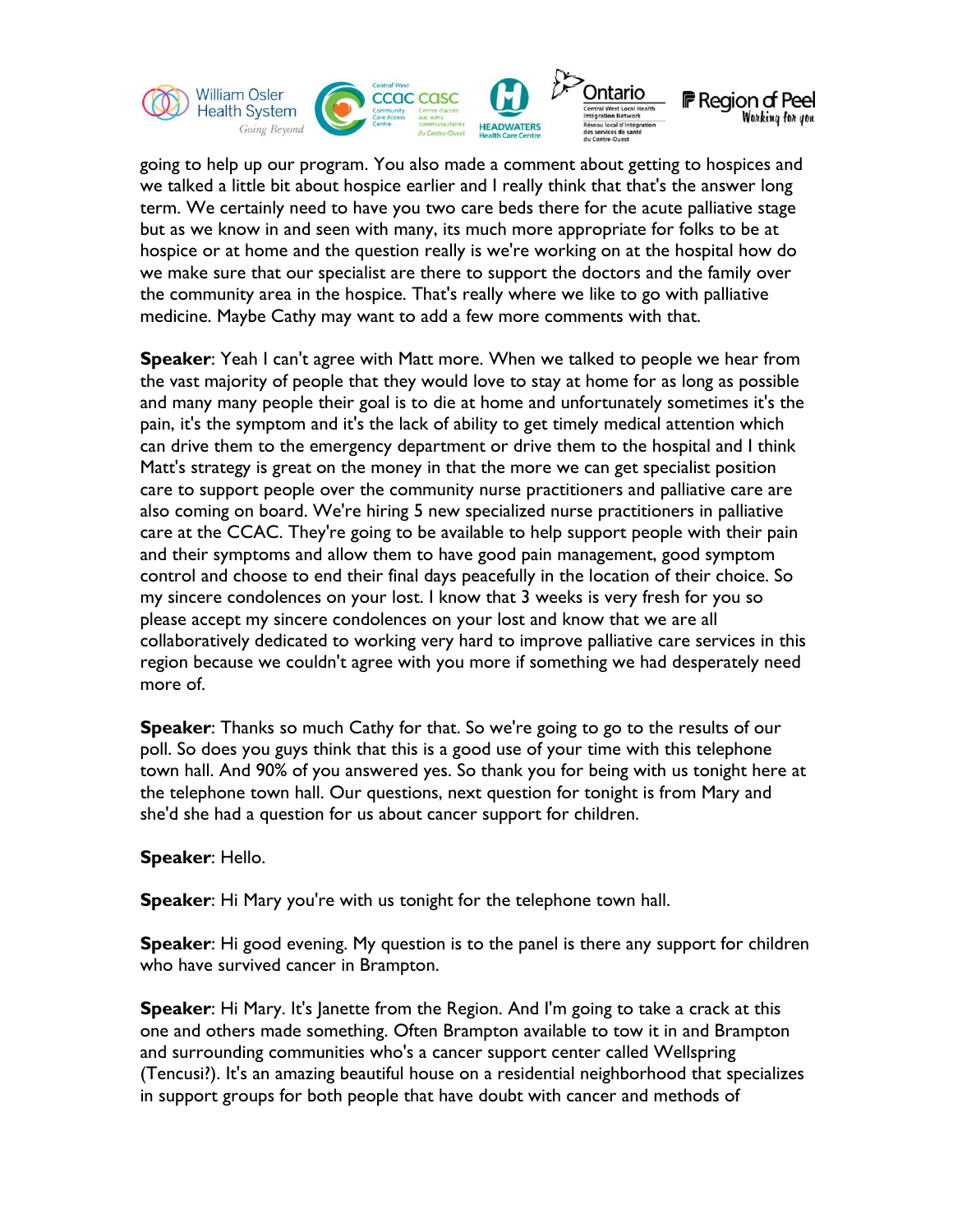

treatments for their family members. So I would highly recommend to give them a call and again Wellspring (Tencusi?) and their number is 905-792-6480.

**Speaker:** Thanks so much Janette for that and the final question for tonight is from Guy and he has a question about walk in clinic. Hello you are on the air with us.

**Speaker**: Okay, I'll try to make it brief and it's in keeping the line with a lady by the name of Elizabeth. As for, I have a friend that operates a walk in clinic consequently I visited quite recently and in 90% of the time when I'm there I see basically the same set of pieces and it's always packed anyhow. That it seems to me and it's not to the ineffective but in some cases that its taking off like a recreation of place to hang out. I'm saying, would it be against the ministry guidelines to charge just a minimal amount, say two dollars or five dollars to see a doctor. That would...

**Speaker**: Thank you for your question. We're going to, we're bending low on time, with only a couple of minutes left. I'm going to put this question towards Scott.

**Speaker**: Thanks for your... so for short answer to your question about can you charge a fee, answer is no. The ministry doesn't allow that and we're under current policies I think the bigger discussion around this is the initiative around primary care and health links initiative which brings together primary care specialist, CCAC and many other providers together to deal with what are the most difficult to manage cases so that it doesn't become as you sort of just a bit of a social club you're dealing with patients who needs care through the most specialize group of providers with primary care at the center and it's a new way of bringing providers together around the needs of the individual patient and I don't know whether Cathy or Mattie want to I just can I as well just add that I think on the focus is around folks who are relying on urgent care or emergency room very very frequently and or even walk in clinics. Anybody whose using those such of services very frequently over a short period of time that's where we want to start focusing on. I'm trying to understand better why did they feel they need that kind of service and perhaps we could coordinate services that'd be better around this folks so that they're not relying on the emergency room or walk in clinic or urgent care center. Try to help them receive their care and lots of information there for sure that if we get the people before they get into a crisis situation to help through they are, the easier the service provision and better for the system as a whole. So I think that's probably a great path for us to head down and to address some of those challenges.

**Speaker**: Thanks so much. Once again we appreciate everybody here for sending the part of the evening with us. Our local house organizations will be using feedback with this to during this call to help informed the ongoing integration initiative. The group has to continue to hold more telephone town hall meetings in the future and we hope that you will join them again. Tonight over 8000 connected to us over the course of the call as I mentioned at the beginning of the call, the host organizations will summarize the question frequently asked this evening and post the information on their website that